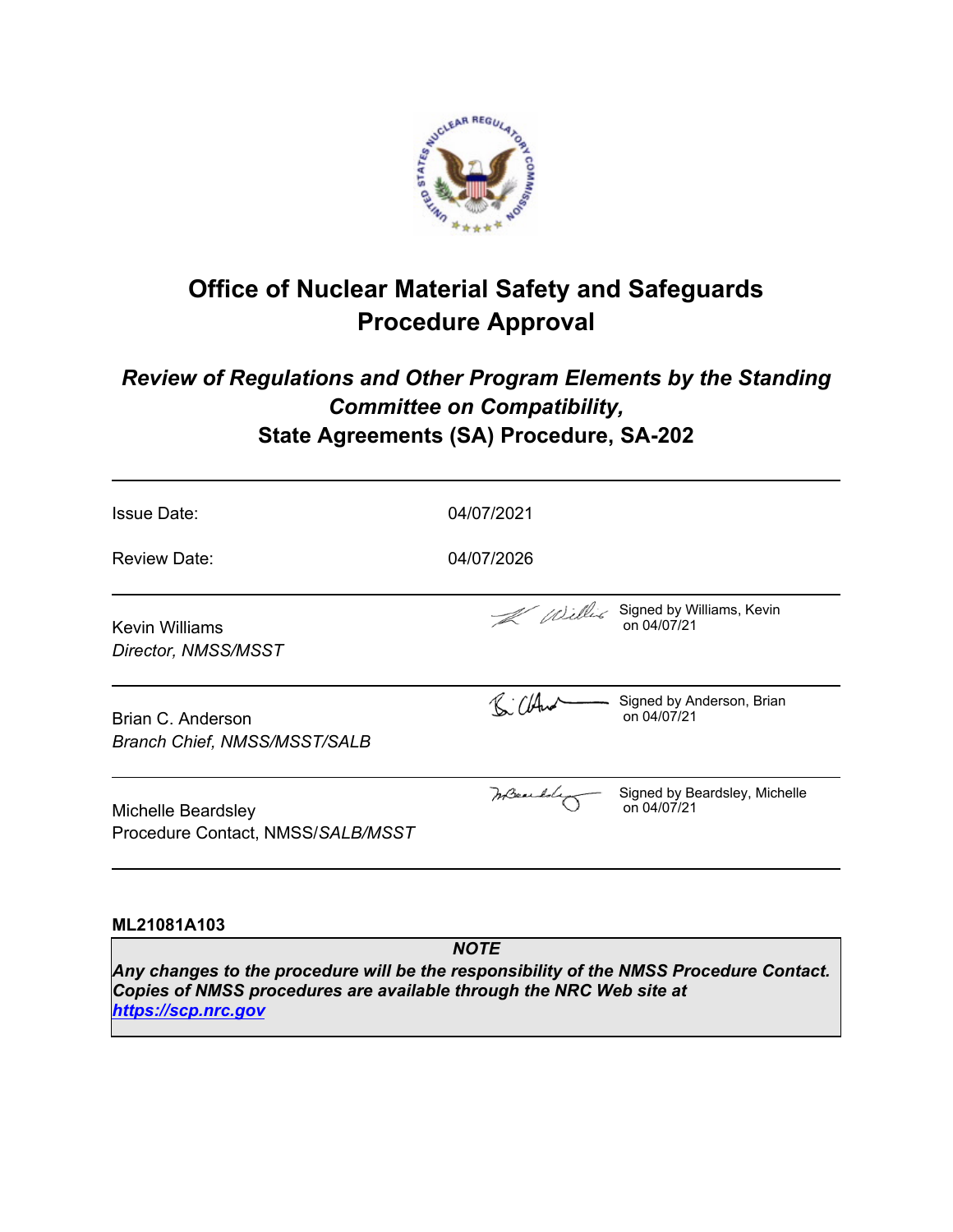# **I. INTRODUCTION**

This procedure establishes the process for the Standing Committee on Compatibility (Committee) review of proposed regulations and other program elements.

## **II. OBJECTIVE**

To provide guidance to the Agreement State and NRC staff on the process that the Committee will follow for considering changes that may impact Agreement State implementation of proposed regulations and other program elements.

# **III. BACKGROUND**

On October 18, 2017, the Commission issued the Agreement State Program Policy Statement (Policy Statement), which provides the agency's approach for determining which program elements (including regulations) should be adopted by an Agreement State to maintain an adequate and compatible program. The Policy Statement defines "program element" as any component or function of a radiation control regulatory program, including regulations or other legally binding requirements (orders, license conditions) imposed on regulated persons, which contributes to implementation of that program. It identifies the NRC program elements that the Agreement States should implement in order to have an adequate program and those program elements that have a particular health and safety (H&S) component, as those that are designated as Compatibility Categories A, B, C, D, NRC, and H&S. The Policy Statement also identifies the program elements that the Agreement States should implement in order to be compatible with NRC's program as those that are designated as Compatibility Categories A, B and C.

On July 12, 2008, the final charter was established for the Standing Committee on Compatibility (Committee) and revised on October 3, 2012 (Agencywide Documents Access Management System (ADAMS) Accession No. ML12269A247). The Standing Committee on Compatibility, which is directed by Management Directive (MD) 5.3, *Agreement State Participation in Working Groups*, serves to help ensure consistency during promulgation of regulations and other program elements. The Committee accomplishes this by reviewing and documenting its decisions on the basis for compatibility determinations, and by identifying implementation issues that may be encountered during the NRC staff's review of State regulations under the Integrated Materials Performance Evaluation Program (IMPEP). The Committee offers an independent review and assessment of the staff's determinations of the compatibility category designation for each new or revised program element, including regulations and other legally binding requirements to ensure consistency with MD 5.9, *Adequacy and Compatibility of Program Elements for Agreement State Programs*. The Committee's activities are also discussed in MD 5.9, Office of Nuclear Material Safety and Safeguards (NMSS) Policy and Procedure (P&P) 6-10, *NMSS Procedures for Preparation and Review of Rulemaking Packages*, and NMSS State Agreement (SA) Procedure SA-801A, *Agreement State Participation in Rulemaking Working Groups.*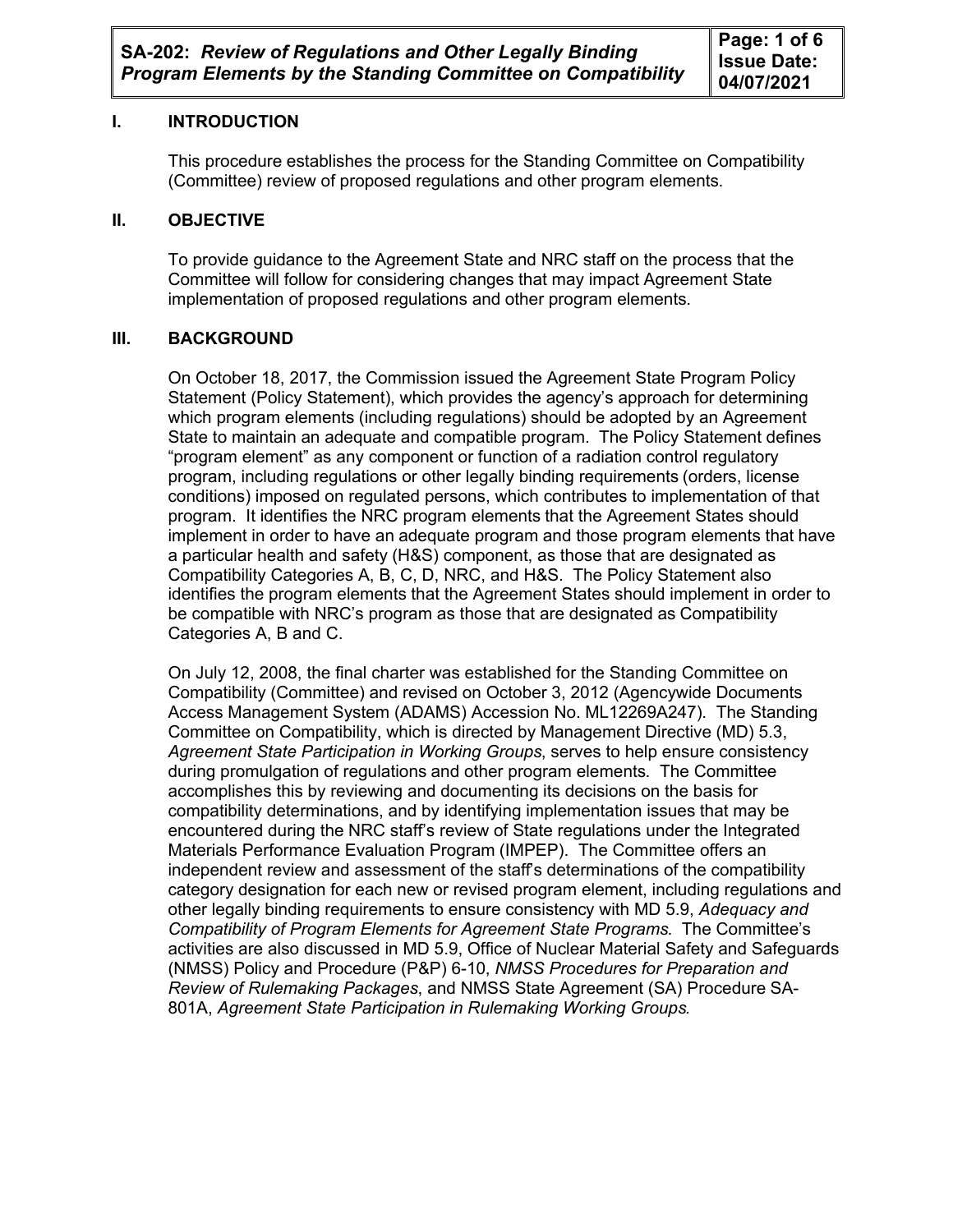# **IV. ROLES AND RESPONSIBILITIES**

- A. Committee responsibilities:
	- 1. Independently reviews regulations and other program elements required for Agreement State adequacy and compatibility with NRC requirements.
	- 2. Ensures consistency during the rulemaking process by documenting the basis for decisions made regarding compatibility determinations while taking into consideration program element implementation issues, the NRC staff's review of State regulations, and other program elements under the IMPEP.
	- 3. Evaluates and documents compatibility designations as described in MD 5.9.
	- 4. Provides the Committee's determinations/recommendations to the responsible Project Manager or representative.
- B. Committee membership:
	- 1. The Committee consists of voting and non-voting members with the following membership:
		- a. Division of Materials Safety, Security, State and Tribal Programs (MSST) State Agreement and Liaison Programs Branch (SALB) Chief or Senior technical staff, Co-chair.
		- b. Organization of Agreement States' (OAS) Director of Rulemaking, Cochair.
		- c. Division of Rulemaking, Rulemaking and Project Management Branch, Chief.
		- d. Agreement State program representative appointed by OAS.
		- e. Office of General Counsel representative.
		- f. State Regulation Review Coordinator (MSST/SALB), Recording Secretary and non-voting member.
	- 2. The Co-chairs should have extensive experience with compatibility determinations and the Agreement State program by performing Agreement State regulation reviews, participating on IMPEP review teams, preparing State regulations, or working for a program that has been reviewed under the IMPEP. Members should have experience in making compatibility determinations based on the principles of MD 5.9.
	- 3. In order to maintain objectivity, Committee members are not to be directly involved in the development of the particular regulation or program element being evaluated.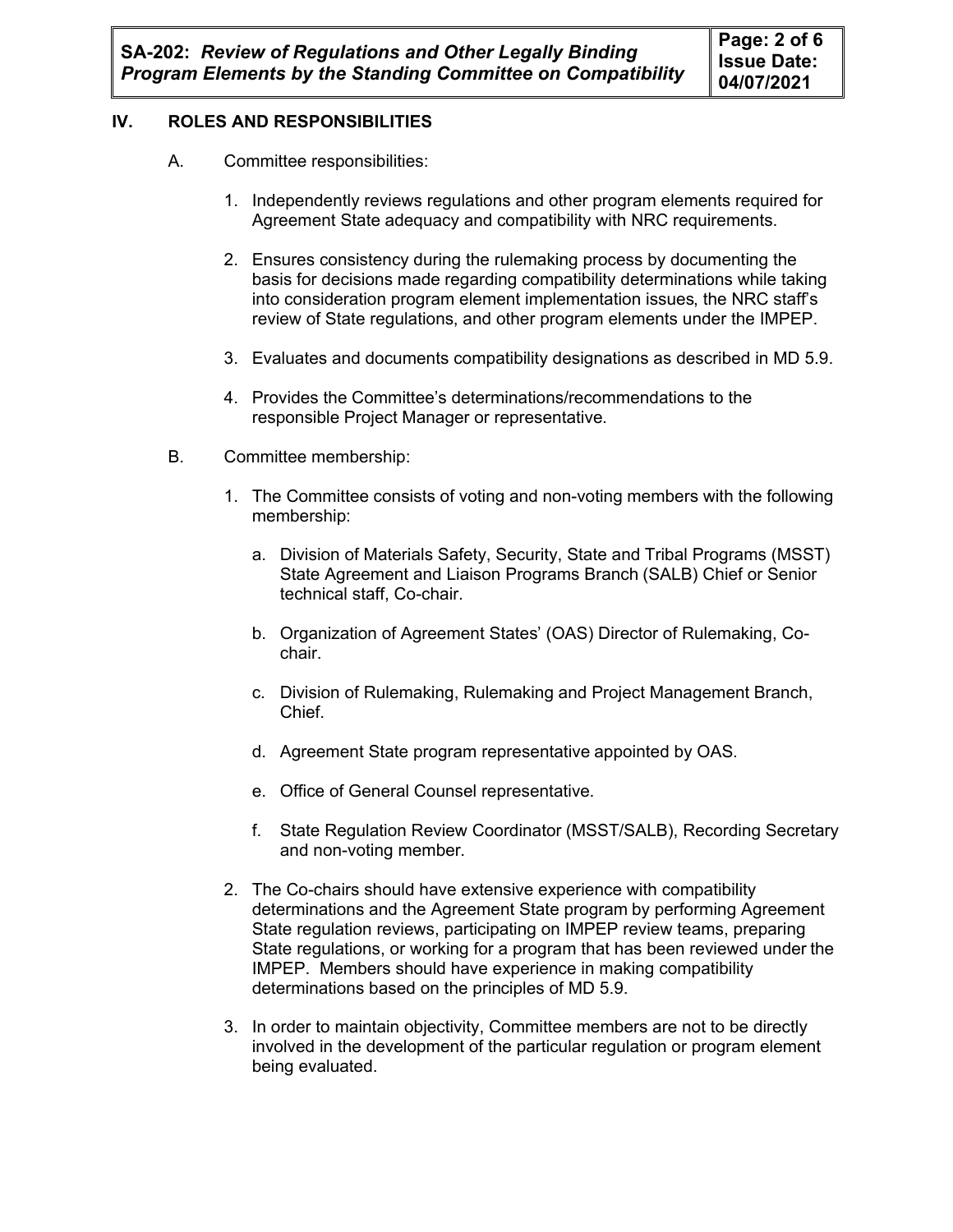**SA-202:** *Review of Regulations and Other Legally Binding Program Elements by the Standing Committee on Compatibility*

- C. Project Managers, or a representative responsible for the development of regulations, guidance, or other program elements affecting radioactive materials licenses under Title 10 of the *Code of Federal Regulations* (10 CFR) Parts 30, 40 or 70, are responsible for submitting any new or revised program elements to the Committee for review.
- D. Any NRC or Agreement State member in the National Materials Program (NMP) may request the Committee conduct a review of a compatibility designation or other interpretive issue involving regulations or other program elements, e.g., essential objectives, applicability of program elements/regulations to certain Agreement States.

# **V. GUIDANCE**

- A. General Committee Practices
	- 1. The Committee should review any new or revised regulations and other program elements that may impact any component or function affecting the compatibility of a radiation control regulatory program.
	- 2. The Committee should be consulted regarding any compatibility designation or interpretive issues involving regulations or other program elements. Resolution of compatibility and interpretive matters brought to the attention of the Committee should be documented.
	- 3. The Committee's NRC Co-chair or Recording Secretary should be informed of any new or revised regulation or other program element at the initial planning stages in order to schedule an agenda item for a Committee meeting.
	- 4. All Committee meetings are pre-decisional in nature and are closed to the public. Depending on the nature of the request for a Committee review, a formal meeting may not be required for the Committee to make its determination. The Recording Secretary and the individual requesting a Committee review, in consultation with the Co-Chairs, will determine if a formal meeting is required.
	- 5. The responsible Project Manager, or representative, should provide the documentation of the draft program element for the Committee's review prior to the meeting and present the item at the scheduled Committee meeting.
	- 6. After the Committee deliberates, the NRC Co-chair will provide a summary of their comments in writing to the Project Manager/representative. The Recording Secretary will document the review in the meeting minutes.
	- 7. In the event where Committee members cannot reach a unanimous recommendation on an issue, the meeting minutes should reflect the outcome and why there was a lack of consensus. The Commission Paper and State and Tribal Communications (STC) or Radiation Control Program Directors

<sup>&</sup>lt;sup>1</sup> See NMSS Administrative (AD) Procedure AD-200, Format for STC and RCPD Letters.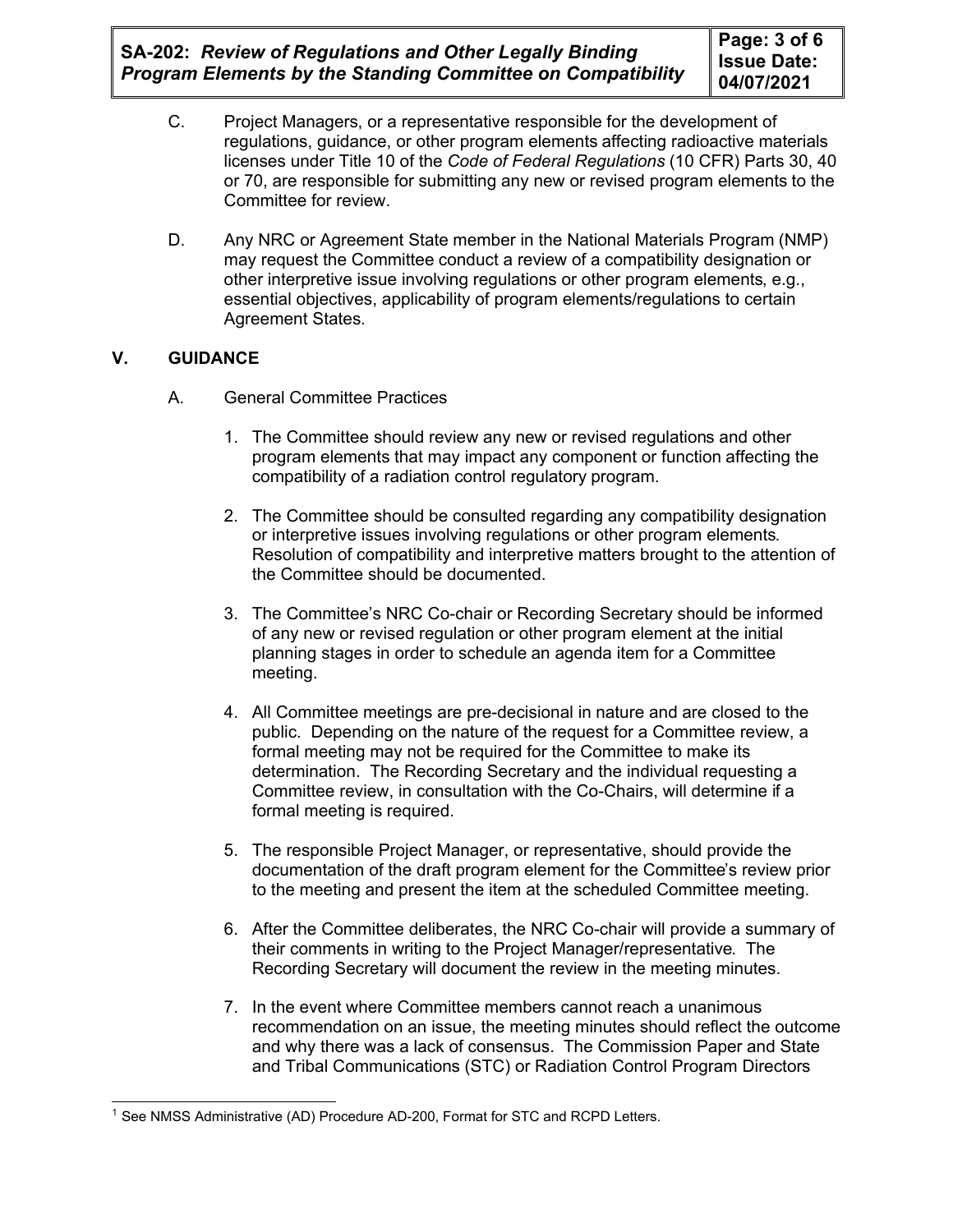(RCPD)<sup>1</sup> letter should also reflect the outcome and the reasons for the lack of consensus.

- B. Review of Regulations
	- 1. The Committee will review proposed regulations, draft final regulations in accordance with the schedule in NMSS Policy and Procedure 6-10.
	- 2. The responsible Project Manager, or representative, should work with the Recording Secretary to schedule a Committee meeting.
	- 3. The responsible Project Manager, or representative, should provide the documentation of the proposed or draft final regulation for the Committee's review as early as practical prior to the meeting. This documentation typically includes the draft Commission Paper and draft *Federal Register* notice that includes a section on Agreement State Compatibility, a table listing the compatibility category designations, rule language, and response to comments.
	- 4. The Committee will typically conduct its review of the compatibility determinations prior to Office concurrence for each proposed and draft final rulemaking package, so as not to be disruptive to the rulemaking schedule. Committee recommendations for each rule will then be included in the Commission paper when a rule is sent forward for Commission consideration in accordance with NMSS P&P 6-10.
- C. Review of Other Program Elements
	- 1. The Committee will review any new or revised program element from regulatory programs within the NMP in accordance with the review procedures set out in MD 5.6, *Integrated Materials Performance Evaluation Program (IMPEP)*, SA-200, *Compatibility Categories and Health and Safety Identification for NRC Regulations and Other Program Elements*, and the Policy Statement.
	- 2. Once a determination is made that a new or revised program element will be developed, the responsible Project Manager or their representative should inform the Committee's Recording Secretary or NRC Co-Chair.
	- 3. Some examples of other program elements that should be reviewed by the Committee include:
		- a. Revision to Inspection Manual Chapters;
		- b. Request for implementation of a policy on maximum possession limits for radioactive material licenses;
		- c. Revisions to guidance documents, e.g., NUREG-1556 series, NUREG-1757;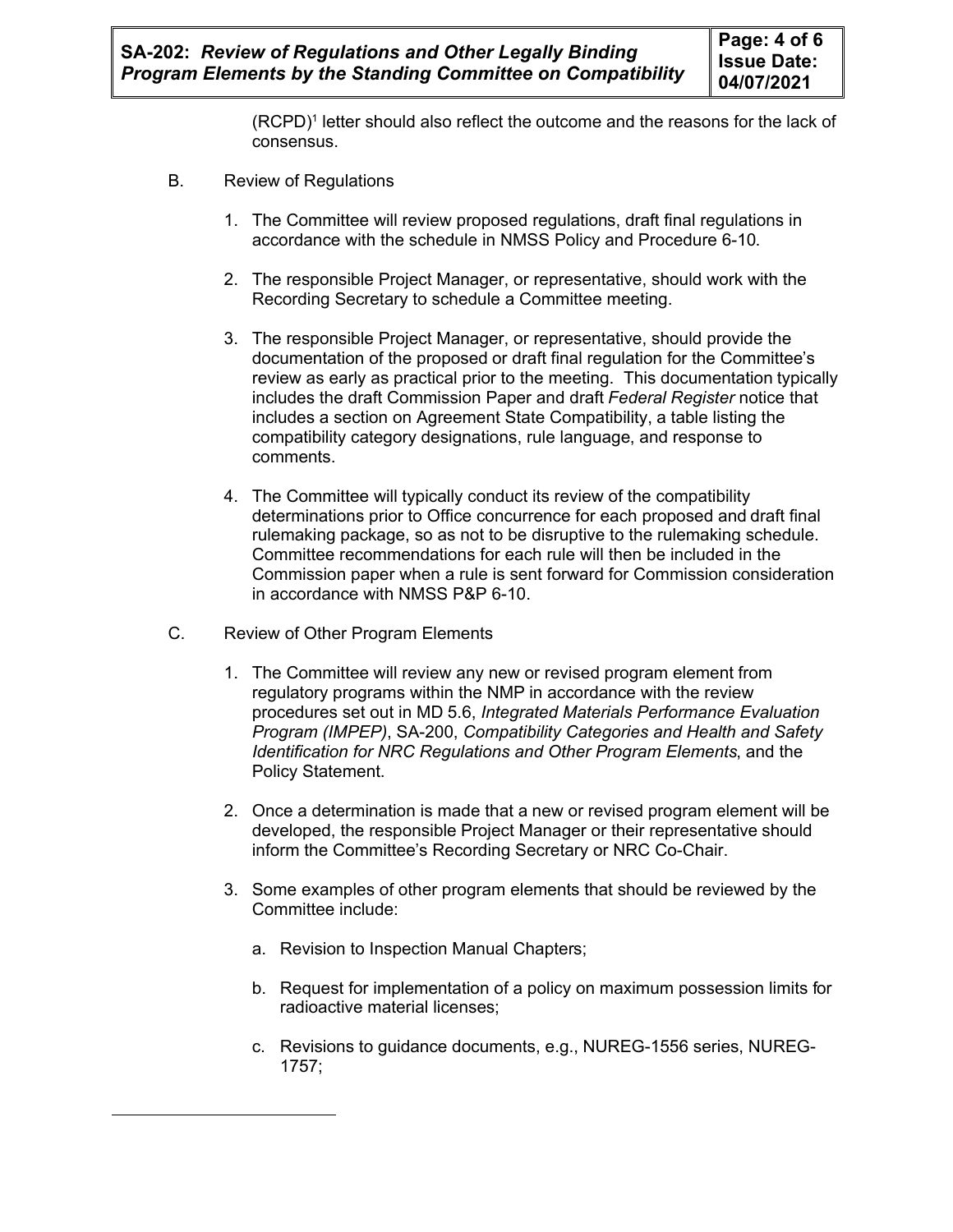- d. Pre-Licensing Guidance;
- e. Medical Licensing Guidance issued in accordance with 10 CFR 35.1000;
- f. Materials Inspector and License Reviewer Qualification Procedures.
- 4. The responsible Project Manager, or representative, should provide the documentation implementing the program element for the Committee's review as early as practical prior to the meeting. This documentation typically includes the proposed or draft final guidance document, and the draft STC letter transmitting the guidance to the Agreement States for their implementation.
- 5. The Committee will normally conduct its review of the compatibility determinations prior to Office concurrence so as not to disrupt the agency review schedule.
- D. Resolution of Compatibility Designation and Interpretive Issues
	- 1. The Committee should be consulted regarding any compatibility designation or interpretive issues involving regulations or other program elements.
	- 2. A request for the Committee's review of any compatibility designation or interpretive issues involving regulations or other program elements should be made to the Committee's Recording Secretary or Co-Chairs.
	- 3. The Committee's review will be in accordance with the review procedures set out in MD 5.6, SA-200 and the Policy Statement.

#### **VI. REFERENCES**

"Agreement State Program Policy Statement", dated October 6, 2017, 82 FR 46840 and October 18, 2017, 82 FR 48535

Management Directives, <https://scp.nrc.gov/procedures.html>

Final Charter - *Joint NRC/Agreement State Working Group, Standing Committee on Compatibility*, dated July 12, 2008 (ADAMS Accession Nos. ML082610634 and ML12269A247)

NMSS SA Procedures:<https://scp.nrc.gov/procedures.html>

NUREG series publications:<https://www.nrc.gov/reading-rm/doc-collections/#nuregs>

NMSS Policy and Procedure 6-10, *NMSS Procedures for Preparation and Review of Rulemaking Packages* (non-public)